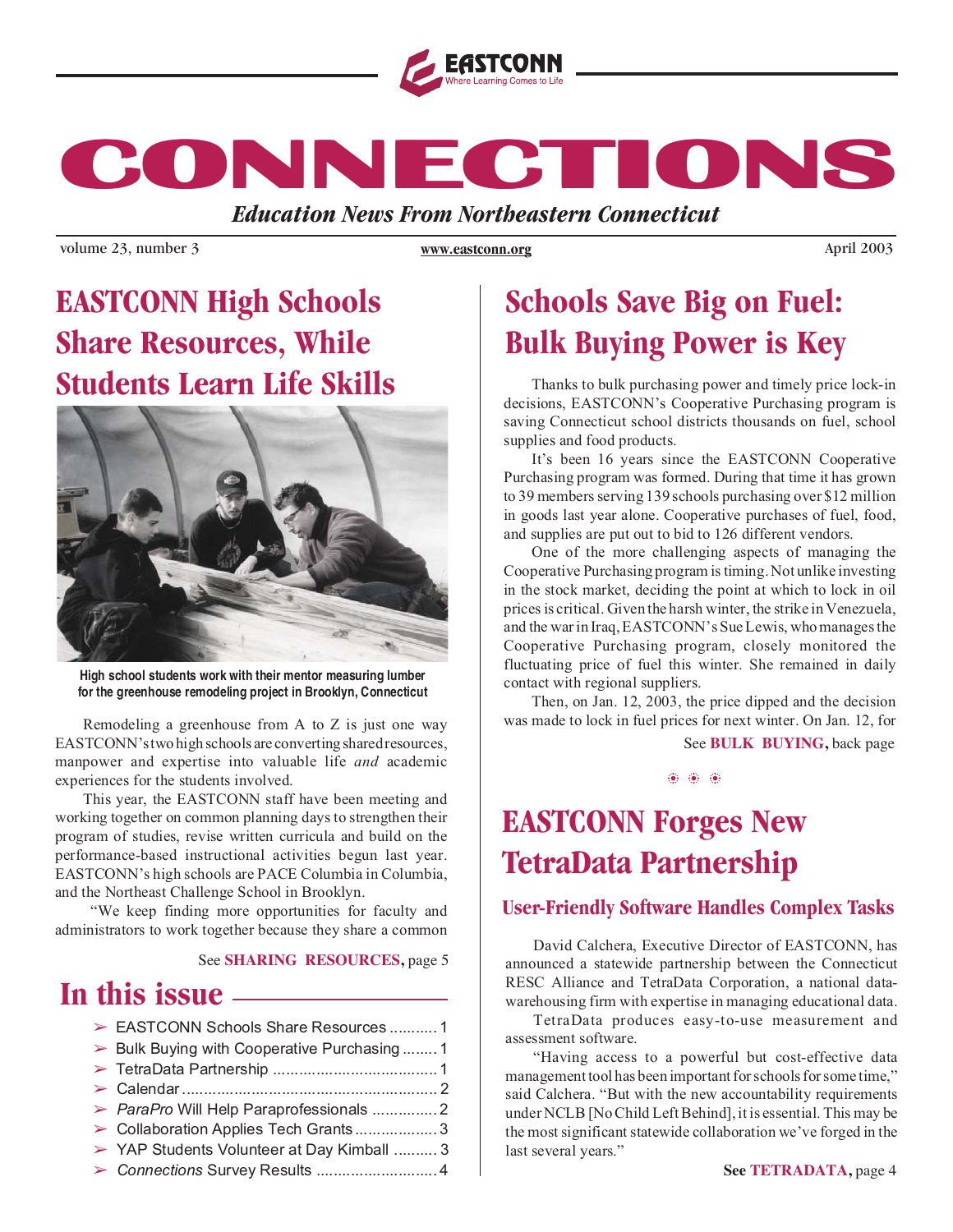# **Calendar of** Regional Activities



### APRIL 2003

- 1 & 8 .. Taking the Mystery Out of Creating Webpages
- 2 & 3 .. CRISS Strategies for Elementary Teachers
- 2 ......... Math Council Meeting
- 3 ......... Snooping & Slowing Down: Finding the Words/ Telling the Story
- 4 ......... Teaching Algebraic Thinking
- 9 ......... Literacy Strategies to Improve learning in All Content Areas, Grades 9-12
- 9 ......... The Administrator Walkthrough
- 10 ....... Developmental Guidance Colloquium
- 10 ....... Regional Staff Development Council Meeting
- 11 ....... Using Templates to Construct Your WebQuest (3-12)
- 11 ....... URSA Meeting
- 15 ....... Literacy Strategies to Improve Comprehension in Math, Grades 6-8
- 16 ....... Using Inspiration Software to Create a Web-Based Activity
- 23 ....... Microsoft Word: Tips & Templates
- 26 ....... Tired of the Same Old Art Projects?

### MAY 2003

- 1 ......... Using Kidspiration in Your Elementary Classroom
- 1 ......... Facilitating Student Communications and Written Work
- 5 ......... Creating Classroom Web Pages in Word 97/2000
- 6 ......... Data-Based Decisionmaking for Improved Student Learning
- 6 ......... Tech Council Meeting
- 12 ....... Creating Classroom Web Pages in Word 97/2000
- 13 ....... Charts & Graphics in Microsoft Excel
- 14 ....... Regional Staff Development Council Meeting

Note: Workshops fill up quickly. Please reserve seats early. EASTCONN workshops are subject to change without notice. Email the EASTCONN Conference Office at conferenceoffice@eastconn.org for more information about any of the meetings and workshops listed here. Workshop information is also available on our Web site at www.eastconn.org.

### **EASTCONN Administration**

David J. Calchera, Executive Director Paula M. Colen, Deputy Executive Director

#### **EASTCONN Connections**

Editor: Teddie Sleight ~ tsleight@eastconn.org Assistant: Cindy Laurendeau ~ claurendeau@eastconn.org Photographer: Peggy Roberts ~ mroberts@eastconn.org

### **Communications Department**

**Dotty Budnick, Director EASTCONN**, 376 Hartford Turnpike, Hampton, CT 06247 860-455-0707 FAX: 860-455-0691

# **"ParaPro" Will Help Paraprofessionals Meet Tough New NCLB Standards**

Demanding new academic requirements are facing paraprofessionals across the nation since the federally mandated No Child Left Behind (NCLB) initiative became law. Among those NCLB requirements is a focus on the role and qualifications of paraprofessionals who assist with instruction in Title I programs.

Now EASTCONN is offering a variety of services to help paraprofessionals meet these requirements.

According to Paula Colen, EASTCONN Deputy Executive Director, "Educational Testing Service (E.T.S.), CSDE and 19 other states collaborated in the development of ParaPro, an assessment instrument which meets the NCLB requirements for rigorous assessment."

ParaPro is available online and at selected school testing sites. Also, in response to district requests to support paraprofessional candidates who elect the assessment route, the Connecticut Alliance of RESCs has created a menu of available services.

"This menu-approach will enable each individual to determine which service or mix of services best meets his or her individual needs," said Colen.

The services include:

- A diagnostic test to assess areas of strength and weakness
- Instruction in strategies to overcome test anxiety
- Basic computer skills to prepare those who choose to take the test online
- Instruction in any of the content modules (reading, math, and writing), or combinations of modules
- Practice tests

As for the NCLB requirements, paraprofessionals hired since January 8, 2002, who assist with instruction in Title I programs, must meet the following requirements prior to employment:

- Attained a high school diploma or its equivalent; and
- Completed at least 60 credits of study at an institution of higher education; or
- Obtained an associate's (or higher) degree; or
- Demonstrated through a formal state or local assessment knowledge of, and ability to assist in instructing reading, writing, and mathematics.

Paraprofessionals hired before January 8, 2002 have until 2006 to meet the requirements.

For more information about any of these paraprofessional support services, contact Paula Colen at 860-455-0707 or pcolen@eastconn.org.

For more information on NCLB, visit the EASTCONN website at www.eastconn.org, and click on NCLB in the "Spotlight on" section, for Public Law print of PL 107-110, the No Child Left Behind Act of 2001.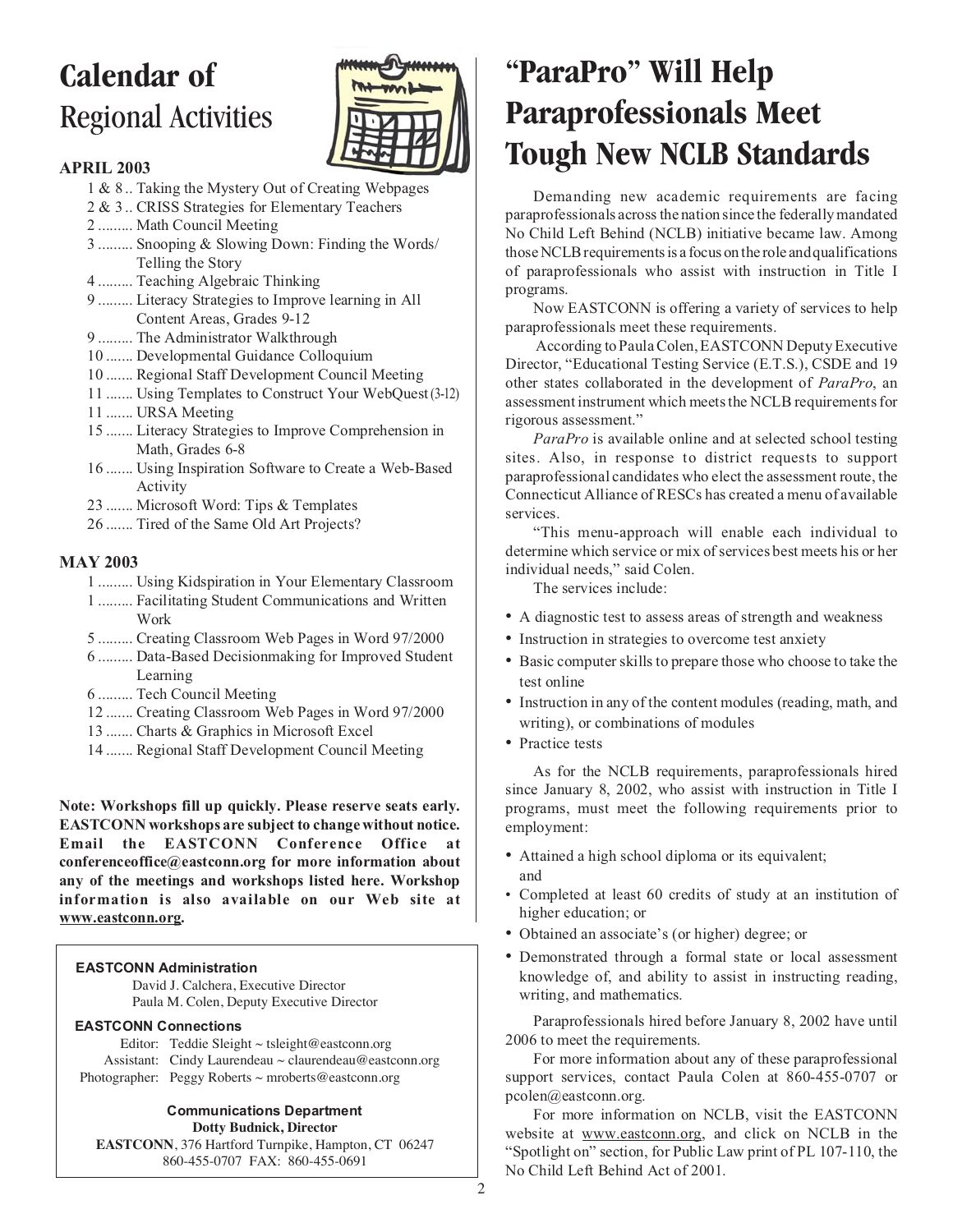# **EASTCONN Collaborates with Region 19, Windham to Apply Technology Grants**

EASTCONN's assistive technology team has been collaborating with Region 19 and Windham schools to help them meet goals outlined in their recently awarded assistive technology grants.

Carol Magliocco, a physical therapist and one of EASTCONN's assistive technology specialists, is working with special education staff and students at Region 19's E.O. Smith High School (a regional school comprising Ashford, Mansfield and Willington) to help students use technology to accomplish tasks in their educational plans.



For one E.O. Smith student, the challenge is finding a joystick that will provide both control of her wheelchair and access to her DynaVox, an augmentative communication device. Magliocco is

**Carol Magliocco, physical therapist and member of the EASTCONN assistive technology team**

collaborating on this special project with Pam Bridgeford, the EASTCONN physical therapist who provides services to students at E.O. Smith.

In Windham, Magliocco is working with grant coordinator Ann Chuk to develop an in-district interdisciplinary assistive technology team. The team will learn how to apply the SETT framework (Student, Environment, Tasks and Tools), which is national educator and consultant Joy Zabala's protocol for assessing each student's need for assistive technology. According to Chuk, SETT can be used to determine whether assistive technology is a necessary tool for achieving student educational goals. SETT is also useful for evaluating how student needs for assistive technology change over time. Chuk said she hopes to save districts both time and money by training a team to help broaden the knowledge base throughout the district.

A variety of regional training has also been available this year. In early March, Magliocco teamed with speech and language pathologist Maureen McEntee, also a member of EASTCONN's assistive technology team, to teach a workshop on meeting the needs of third- and fourth-graders struggling with print-based curricula. A capacity group of educators and related service personnel got firsthand experience on a variety of products, including Co: Writer; Write: OutLoud; Kidspiration; Inspiration; and Clicker 4.

Magliocco and McEntee's next workshop on May 1, 2003 will focus on facilitating communication and written expression. Participants will be able to explore Boardmaker and Speaking Dynamically, Writing with Symbols and more.

Workshop registration is online at www.eastconn.org.

For more information about any assistive technology related service, contact Paul T. Rennick, Director of Student Programs, at 860-455-0707 or email at prennick@eastconn.org.

# **YAP Lets Enthusiastic Youth Volunteer at Day Kimball**



**Students from the EASTCONN Young Adult Program (YAP) volunteer for work at Day Kimball Hospital one morning a week**

Every Tuesday morning, students from the EASTCONN Young Adult Program (YAP) arrive at Putnam's Day Kimball Hospital ready to work.

As hospital volunteers, they must wear name tags and abide by the hospital dress code. Upon arrival they report to their work area where they receive assignments ranging from clerical tasks to bio-lab work.

YAP serves young adults, ages 18-21, with mild to severe developmental disabilities. Students are assisted in the transition from school to work and the hospital provides an excellent work experience opportunity.

"The volunteer experience provides students with the opportunity to improve their work ethic as well as their production

skills," according to Christine Johnston Lessig, who coordinates the YAP program for EASTCONN.

"In addition, students practice social skills and form new friendships."

Mary Rahaim, Director of Volunteer Services at Day Kimball, has been supervising the project since 1998 and believes it provides reciprocal benefits.

"The students are helping the hospital," Rahaim said. "They take



**YAP student concentrates on his task at Day Kimball**

savings allows other staff to provide more patient contact." Collectively, students and their job coaches provide over 400 hours of volunteer service each year.

projects from four departments and complete them. The time

"In addition," continued Rahaim, "they are a lot of fun."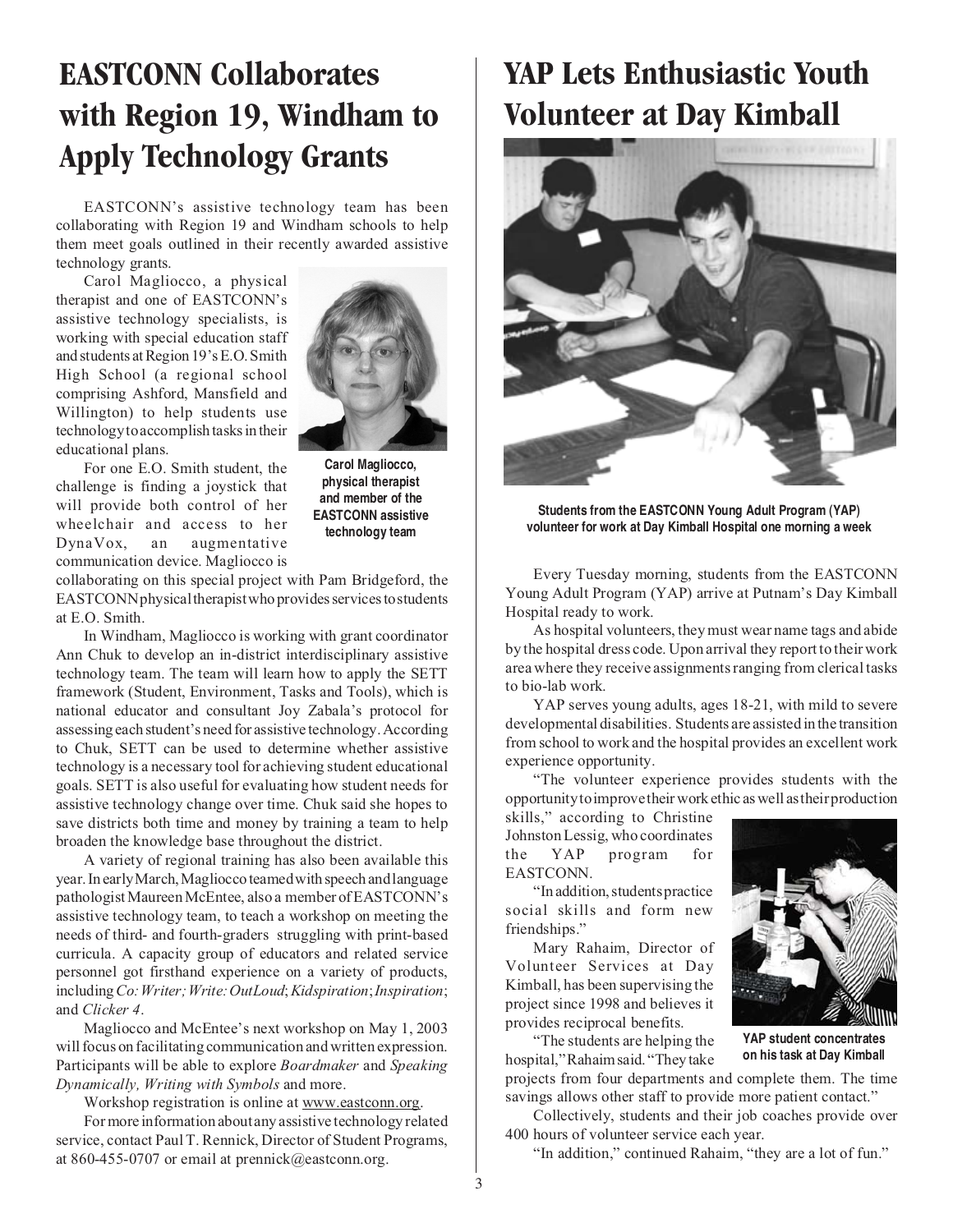### **Arts Magnet High School Meets Enrollment Goals**

EASTCONN's regional performing arts magnet high school (Arts at the Capitol Theater, or ACT) has met its enrollment goal and will open in September as planned. A total of 72 students have been accepted to date with applications continuing to arrive, according to



**performance area at the Capitol Theater**

John Mayer, ACT principal. The school, located on Willimantic's Main Street, originally hoped for 60-80 students.

"I'm delighted with the level of interest and am looking forward to meeting students and their families at regional meetings we are planning for later this spring," said Mayer.

"Now that we know who our students are and what areas of interest they have, we can begin finalizing our program of study," continued Mayer.

All the sending schools have been contacted to begin the scheduling process. Students accepted at ACT are coming from 15 area high schools.

"We will open in September at a temporary location, and in February 2004, move into the Capitol Theater when renovations are scheduled to be completed," said Mayer.

For more information about ACT, contact John Mayer at 860-455-0707, or jmayer@eastconn.org or visit our weblinks at www.eastconn.org, in the "Spotlight on" section.

### ❂ ❂ ❂

### TETRADATA continued from page 1

EASTCONN is one of six Regional Educational Service Centers (RESCs) in the state of Connecticut that make up the RESC Alliance.

"The software is designed to collect real-time data and to perform sophisticated analysis of multivariate data such as student demographics, financial information, test scores, attendance, discipline and more," said Donnie Coggins, a TetraData official. "The software supports analysis over time and cohort tracking as well as online assessments and surveys."

"This software is powerful, yet user-friendly," said Calchera. "In addition to district-wide analysis, users — including classroom teachers — will be able to use it as an instant tool to assess individual student progress. Equally important, it's affordable and the more districts we sign on, the lower the cost will be."

As of now, over 40 Local Education Agencies (LEAs) representing 50,000 students have indicated their desire to go forward with TetraData, including 21 from the EASTCONN region. All of the participating districts will meet this spring to begin the process of defining the statewide warehouse design. The program is expected to be operational by July 1, 2003.

For more information on the TetraData Project, contact David Calchera at 860-455-0707, or dcalchera@eastconn.org.

### **Readers Respond to** *Connections* **Survey**

In February, a survey was sent to a sample of our readers and we were delighted to hear back from 74 of you. Here are the results:

#### Who responded:

- 60% LEA Administrators
- 16% EASTCONN Employees
- 10% Board of Education Members
- 8% Teachers
- 6% Public Media, Local Elected Officials, Chamber of Commerce, and CSDE

#### To what extent do you read Connections?

- 18% Always read
- 42% Usually read most
- 39% Scan and read some
- 1% Don't usually read

#### How important to you is the information in Connections?

- 7% Very important
- 39% Important
- 47% Somewhat important
- 7% Not important

#### What topics would be of interest to you?

Most of you said that you wanted to see what other districts were doing particularly well, especially regarding educational trends, curricula, new programs, collaborative ventures, professional development, special education, and money-saving initiatives. Some respondents wanted to see more human interest stories about educators, as well as updates on federal and state grant opportunities, mandates and initiatives like NCLB.

#### What would improve Connections?

Your comments were very encouraging. Some suggestions included making Connections a digital production, as well as annually summarizing the previous year's Connections online by concept. You wanted more stories featuring educators, the latest technology developments, curricula and program updates, program assessment tools, and opportunities for collaborations, grants, and contact with other districts. One respondent suggested that our Calendar of EASTCONN workshops include the applicable student ages.

If you did not receive a survey and would like to participate, we would love to hear from you. Please visit our website, www.eastconn.org and click on "Publications." Your comments will be very useful as we plan future editions of the newsletter.

Our sincere thanks,

Dotty Budnick Teddie Sleight Director of Communications Connections Editor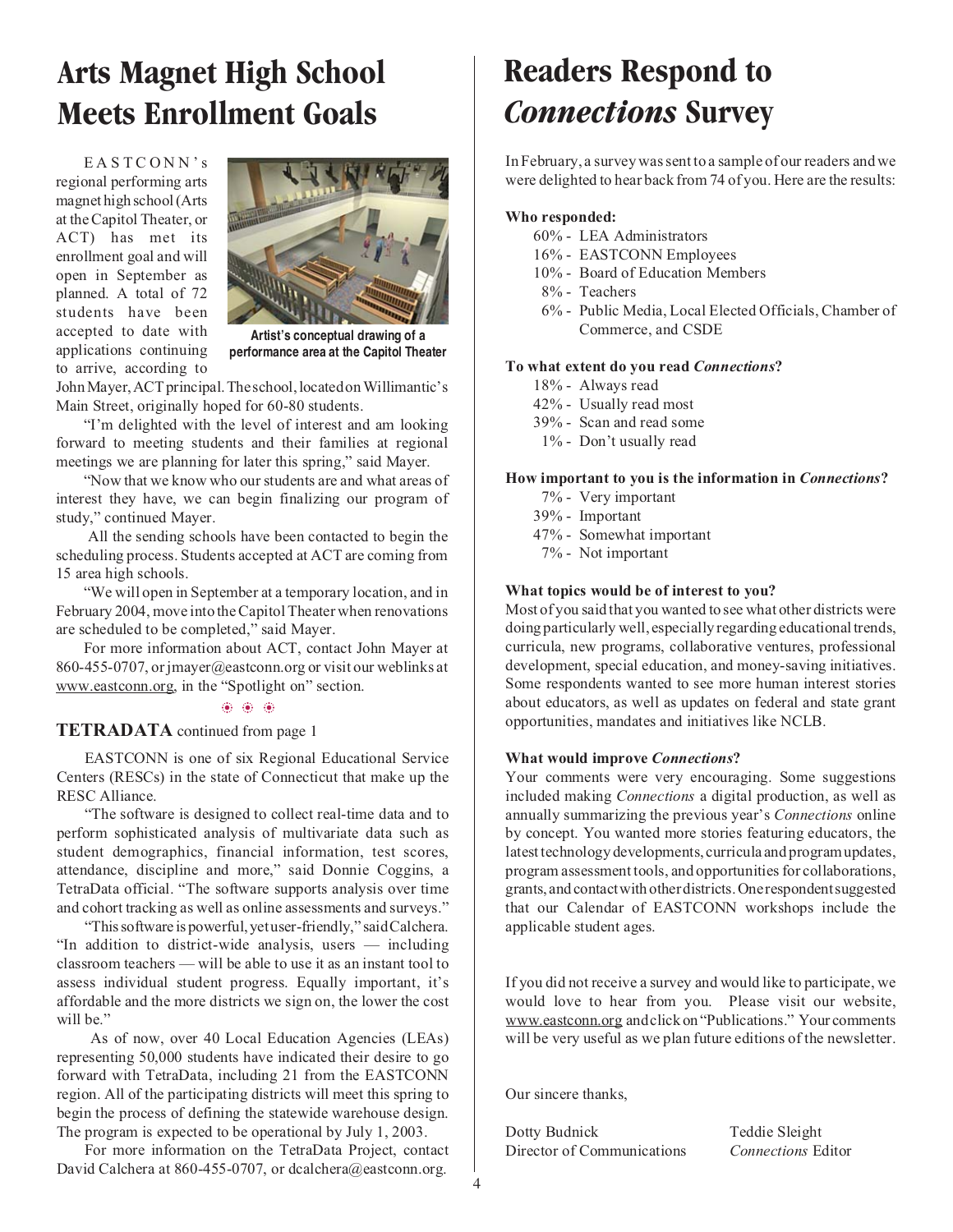ground strengthening their core academic program," said Paul T. Rennick, Director of Student Programs at EASTCONN.

"Like most other high schools in the state of Connecticut, staff at our two high schools are working hard to align academic program, curricula and instruction to meet state standards," Rennick said.

Nancy Vitale, a staff developer from EASTCONN's Teaching and Learning Division, began working with the joint faculty a year ago on a professional development initiative focused on project-based instruction.

### [Editor's Note: View related story in the January 2002 Connections, by visiting www.eastconn.org and clicking on "Publications."]

In one joint project, staff and students from PACE Columbia and the Northeast Challenge School have been working together to remodel a greenhouse on the grounds of the Northeast Challenge School campus. Kevin Segar, science and health teacher, had his eye on the abandoned structure for several years, seeing the potential for hands-on learning. Segar's dream became a reality when the Builder's Association of Eastern Connecticut put carpenter Pat McAneeny in touch with the school. McAneeny offered his services at no charge and the project planning began.

"I've learned how to measure, do layout, and work with tools. It's also teaching me patience: not to get frustrated; not to give up."

– Troy, on the greenhouse project

Segar collaborated with colleague Vinny Cassarino, the Tech Ed teacher at PACE Columbia, in the creation of a designand-build project that would provide students at both schools with real experience planning, estimating, budgeting, and building. In addition, the remodeled and furnished structure will have the potential for many future projects, from plant science experiments to student entrepreneurship opportunities.

McAneeny has committed to working with students every other week until the project is finished. To date, he has put in over 60 hours. McAneeny said that this is his seventh such school project and the most cooperative group yet.

"I enjoy the chance to expose students to the trades," said McAneeny. "It's a very good way [for students] to earn a living in an area where severe shortages are projected."

Troy, one of the EASTCONN students working with McAneeny, was enthusiastic in his description of the project.

"I've learned how to measure, do layout, and work with tools," Troy said. "It's also teaching me patience: not to get frustrated; not to give up."

In addition to the construction skills that the students are learning, they have an opportunity to work on teaming and other skills needed to be successful in any job setting. Eric Bryant, School Counselor and Work Study Coordinator, has been using the greenhouse project to help students work on this year's themes of "working with others" and "dealing with conflict." Students developed ground rules for working in the greenhouse based on behaviors that they have found to be successful while working at their job sites.

**SHARING RESOURCES** continued from page 1 Bryant is also connecting and building on lessons learned in the Adventure Education classes that the students have each week. EASTCONN schools have tapped the expertise of colleagues Dan Rose and Francine Piela from the Teaching and Learning Division to help them turn this weekly class into a physical education course. Both are certified Project Adventure facilitators who provide a variety of experiential education programs for both students and adults. Weather permitting, they hope to try out the EASTCONN Low Ropes Adventure course this spring in the nearby Goodwin State Forest.



**Student extracts salmon fry as part of the PACE Dayville Salmon Project sponsored by the Atlantic Salmon Federation**

The PACE Dayville Salmon Project is another joint school project taking advantage of shared resources. The Northeast Challenge School has been participating in this project for four years and offered their extra equipment and expertise to help the K-8 students in Dayville get up-and-running.

[Editor's Note: For a story about the Northeast Challenge School Salmon Project, see Connections Newsletter, March 2001, or go to www.eastconn.organd click on "Publications."]

The Salmon Project is sponsored by the Atlantic Salmon Federation, a non-profit Canadian organization, dedicated to conservation and proper management of the Wild Atlantic Salmon and its habitat. It provides a service learning opportunity suitable for a variety of ages that combines math, history, geography and life sciences. In an effort to restore the Atlantic salmon runs to the Northeast, the Federation provides participating school sites with 200 salmon eggs. EASTCONN students will oversee the development of the eggs until they are ready for release in the Jeremy River in Hebron in May. The salmon will spend the next six to eight years following migration routes to the North Atlantic Ocean near Greenland before returning to the site of their original release in Hebron to spawn.

For more information about the Northeast Challenge School and PACE Dayville, contact Principal Denise Davis Resonina at 860-779-5613 or dresonina@eastconn.org. For more information about PACE Columbia, contact Principal Anne Marie Niedzwiecki at 860-228-4317 or aniedzwiecki@eastconn.org. For more information about the salmon project go to www.fishfriends.net.